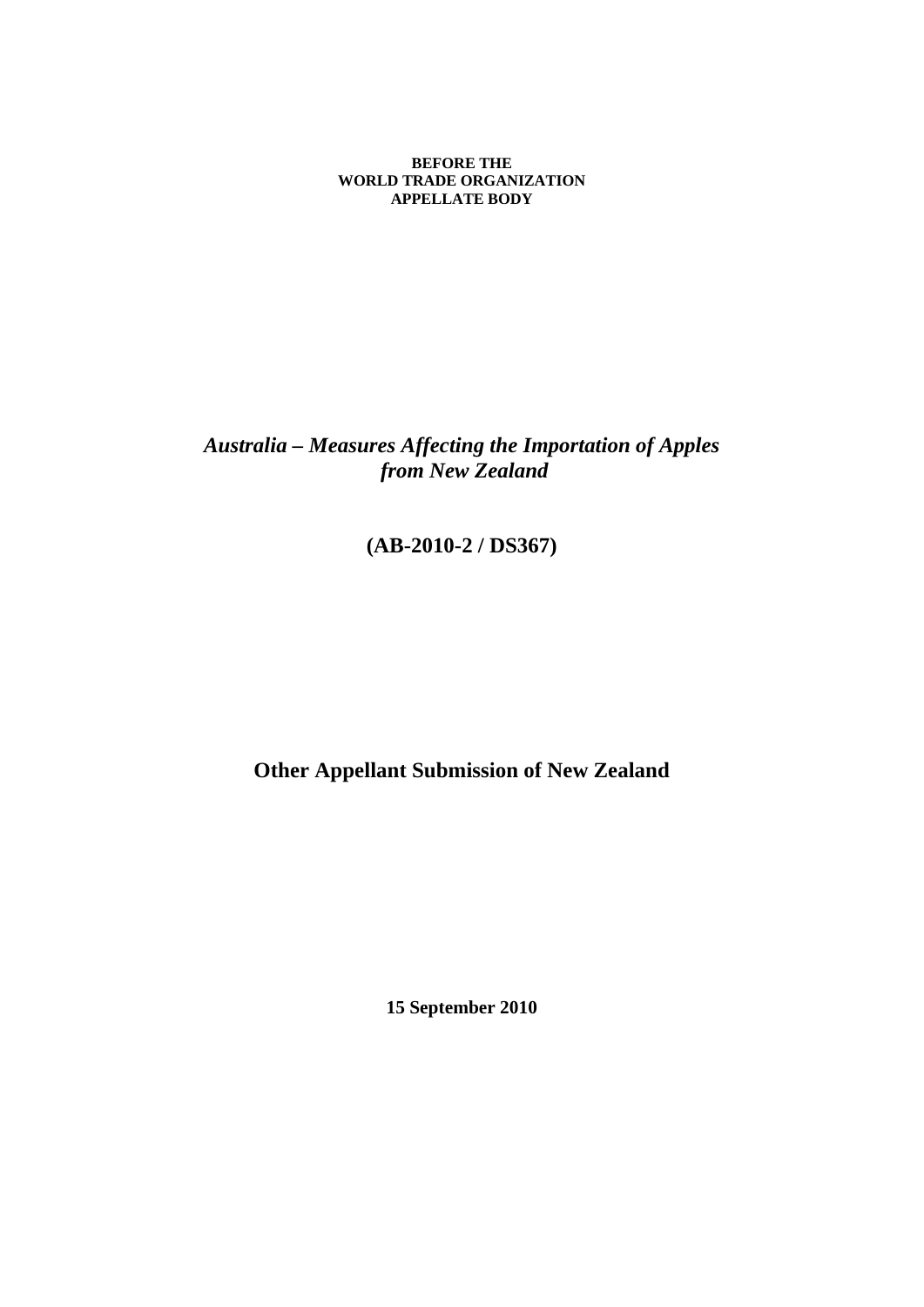# **CONTENTS**

| I.   |                                                      |    |                                                                                                                                                                                                                      |  |
|------|------------------------------------------------------|----|----------------------------------------------------------------------------------------------------------------------------------------------------------------------------------------------------------------------|--|
| II.  | THE PANEL ERRED IN FINDING THAT THE MEASURE AT ISSUE |    |                                                                                                                                                                                                                      |  |
|      | A.                                                   |    |                                                                                                                                                                                                                      |  |
|      | B.                                                   |    |                                                                                                                                                                                                                      |  |
|      |                                                      | 1. | The Panel's analysis proceeds from the erroneous assumption that the<br>measure at issue must directly cause the violation of obligations  4                                                                         |  |
|      |                                                      | 2. | The Panel blurs the distinction between measures at issue and claims 6                                                                                                                                               |  |
|      |                                                      | 3. | The Panel's analysis that the IRA process, although expired, is the<br>only measure that can be challenged because it continues to "impair"<br>benefits", ignores the fact that it is the measures challenged by New |  |
|      |                                                      | 4. | The Panel's conclusion that the approval process is the <i>only</i> measure                                                                                                                                          |  |
| III. |                                                      |    |                                                                                                                                                                                                                      |  |
| IV.  |                                                      |    |                                                                                                                                                                                                                      |  |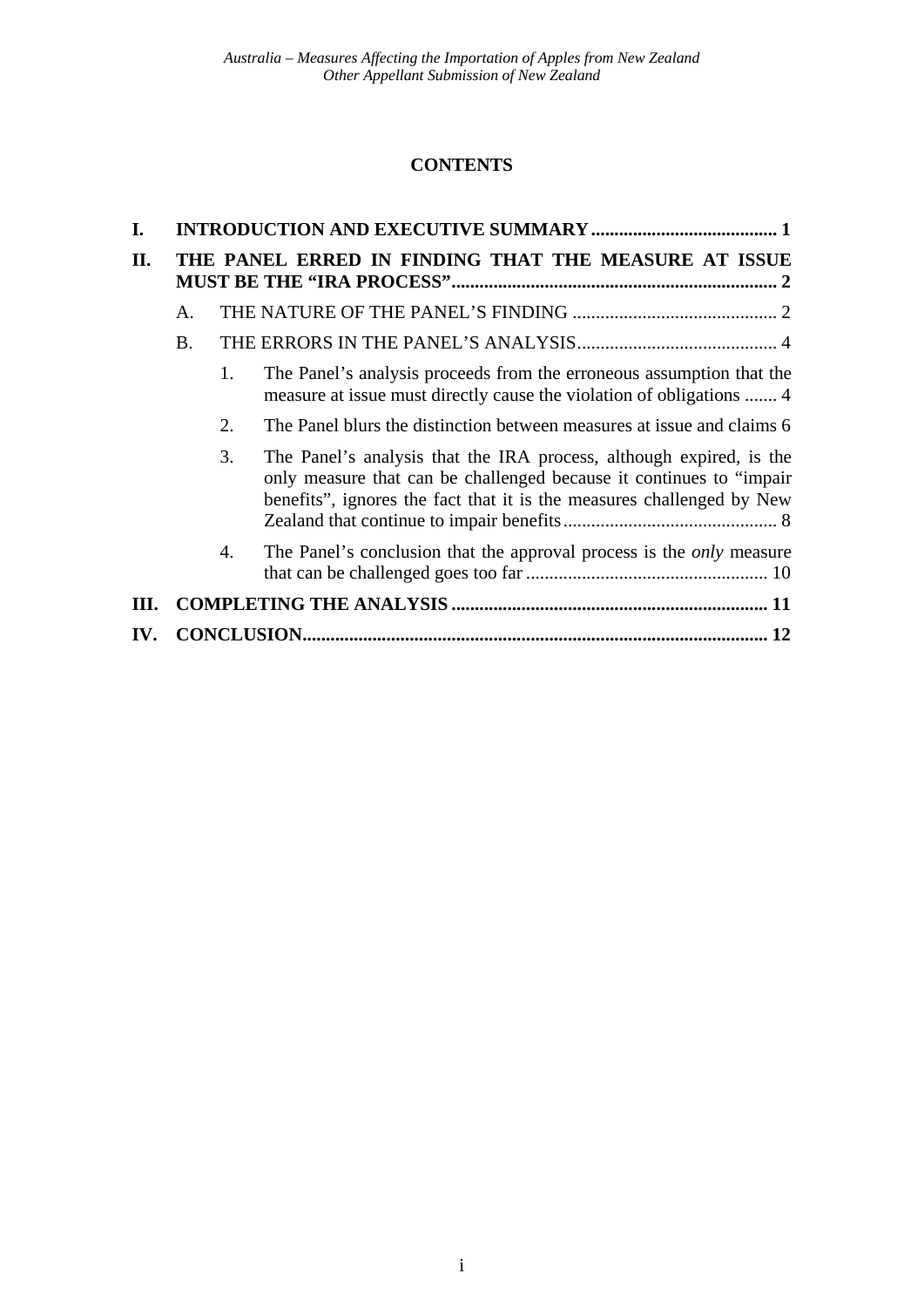# **CASES CITED**

| <b>Short Title</b>             | <b>Full Case Title and Citation</b>                  |
|--------------------------------|------------------------------------------------------|
| Australia – Salmon             | Appellate Body Report, Australia - Measures          |
|                                | Affecting Importation of Salmon, WT/DS18/AB/R,       |
|                                | adopted 6 November 1998, DSR 1998: VIII, 3327.       |
| Canada - Periodicals           | Body Report, Certain Measures<br>Appellate           |
|                                | Concerning Periodicals, WT/DS31/AB/R, adopted        |
|                                | 30 July 1997, DSR:I, 449.                            |
| $EC$ – Approval and Marketing  | Panel Report, European Communities - Measures        |
| of Biotech Products            | Affecting the Approval and Marketing of Biotech      |
|                                | Products, WT/DS291/R, WT/DS292/R,                    |
|                                | WT/DS293/R, Add. 1 to Add. 9, and Corr.1, adopted    |
|                                | 21 November 2006, DSR 2006:III-VIII, 847.            |
| $EC-Hormones$                  | Appellate Body Report, EC Measures Concerning        |
|                                | Meat and Meat Products (Hormones),                   |
|                                | WT/DS26/AB/R, WT/DS48/AB/R, adopted<br>-13           |
|                                | February 1998, DSR 1998:I, 135.                      |
| EC – Selected Customs Matters  | Appellate Body Report, <i>European Communities</i> – |
|                                | Selected Customs Matters, WT/DS315/AB/R,             |
|                                | adopted 11 December 2006, DSR 2006; IX, 3791.        |
| US - Corrosion-Resistant Steel | Panel Report, United States - Sunset Review of Anti- |
| <b>Sunset Review</b>           | Dumping Duties on Corrosion-Resistant Carbon         |
|                                | Steel Flat Products from Japan, WT/DS244/AB/R,       |
|                                | adopted 9 January 2004, DSR 2004:I, 3.               |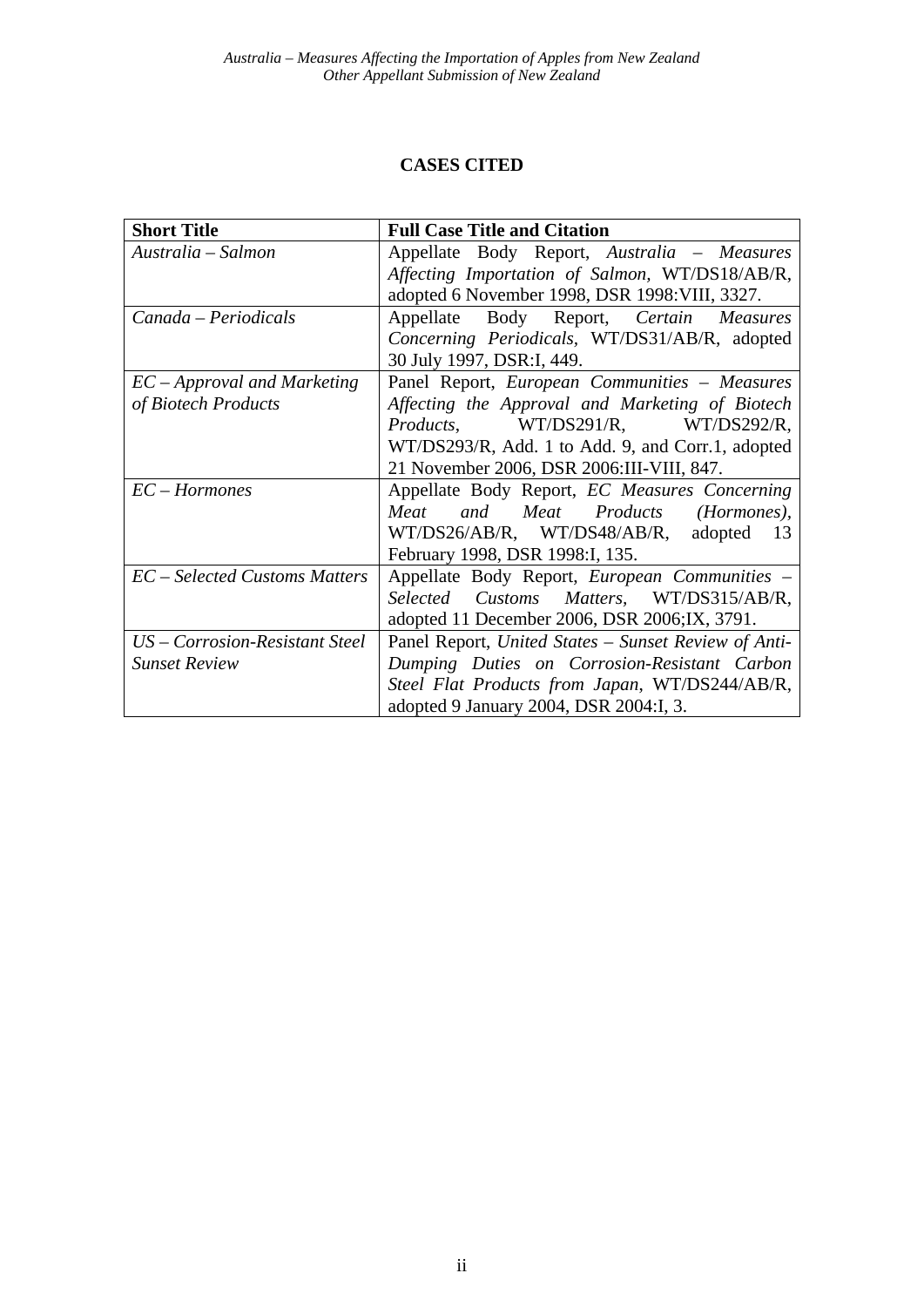# **ABBREVIATIONS**

| <b>AQIS</b>          | Australian Quarantine and Inspection Service (Australia)                          |
|----------------------|-----------------------------------------------------------------------------------|
| <b>DSU</b>           | Dispute Settlement Understanding                                                  |
| <b>GATT 1994</b>     | General Agreement on Tariffs and Trade 1994                                       |
| <b>IRA</b>           | Final Import Risk Analysis Report for Apples from New<br>Zealand, November 2006   |
| <b>SPS</b>           | Sanitary and phytosanitary                                                        |
| <b>SPS</b> Agreement | WTO Agreement on the Application of Sanitary and<br><b>Phytosanitary Measures</b> |
| <b>WTO</b>           | World Trade Organization                                                          |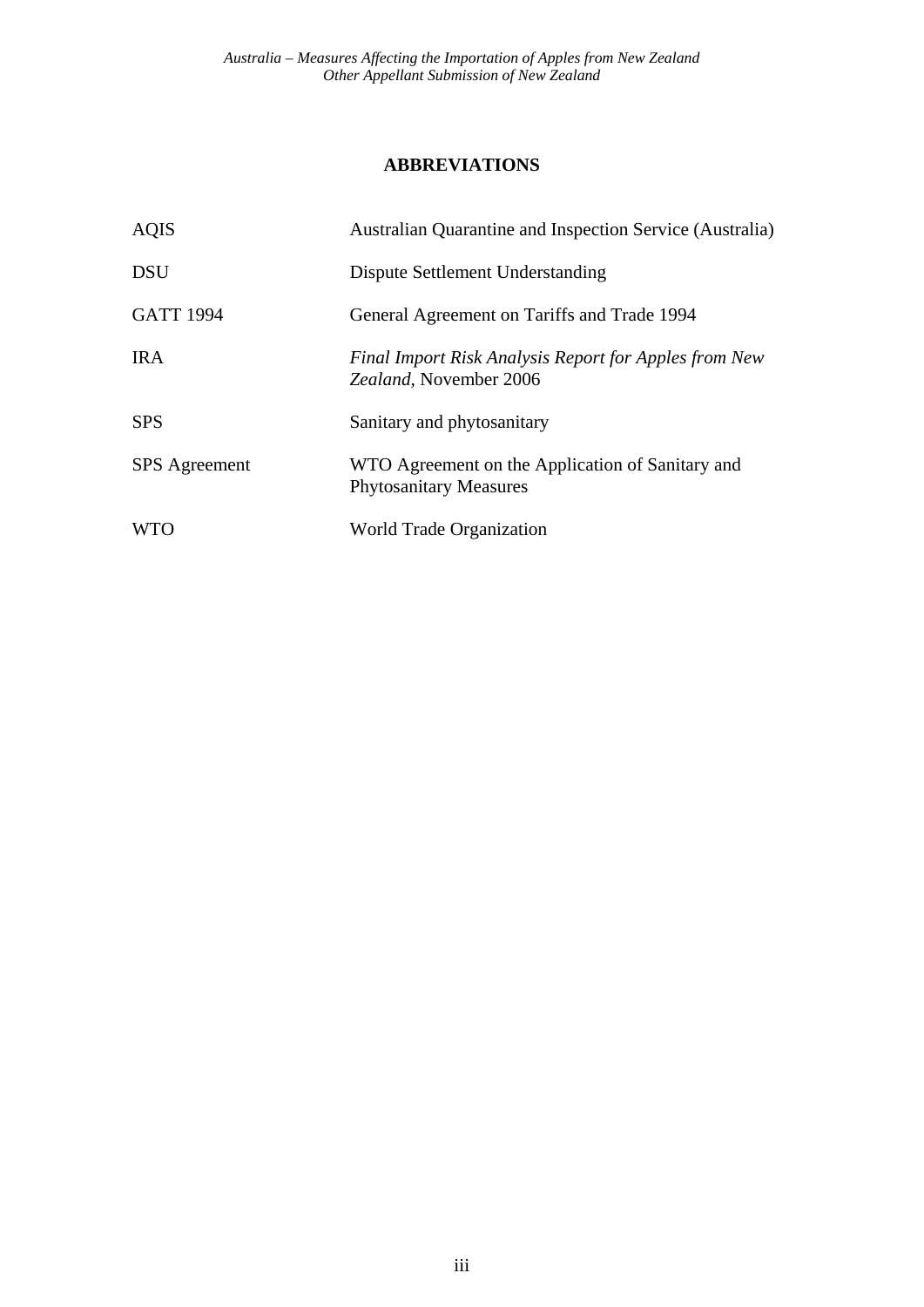## <span id="page-4-0"></span>**I. INTRODUCTION AND EXECUTIVE SUMMARY**

1. New Zealand seeks review by the Appellate Body of certain issues of law and legal interpretation relating to New Zealand's claim under Annex C(1)(a) and Article 8 of the *SPS Agreement* and Article 6.2 of the *DSU*.

2. New Zealand appeals the Panel's finding that New Zealand's claim under Annex C(1)(a) and its consequential claim under Article 8 of the *SPS Agreement* are outside of the Panel's terms of reference.<sup>[1](#page-4-1)</sup> New Zealand submits that the Panel made a number of errors relating to the interpretation of Annex C(1)(a) of the *SPS Agreement* and Article 6.2 of the *DSU* which resulted in the erroneous conclusion that New Zealand had to challenge the completed "IRA process" as the measure at issue, in order to bring a challenge under Annex  $C(1)(a)$ . The Panel erred in the following respects:

- (a) The Panel's analysis proceeds from the erroneous assumption that the measure at issue must directly cause the violation of obligations; $<sup>2</sup>$  $<sup>2</sup>$  $<sup>2</sup>$ </sup>
- (b) The Panel blurs the distinction between measures at issue and claims;<sup>[3](#page-4-3)</sup> and
- (c) The Panel's analysis that the IRA process, although expired, is the only measure that can be challenged because it continues to "impair benefits", ignores the fact that it is the measures challenged by New Zealand that continue to impair benefits.[4](#page-4-4)

3. New Zealand has challenged, under Annex  $C(1)(a)$ , the undue delay in the development of the 17 requirements specified in the IRA set out in New Zealand's

<span id="page-4-1"></span> $\frac{1}{1}$ <sup>1</sup> Panel Report, *Australia – Measures Affecting the Importation of Apples from New Zealand*, 9 August 2010 (*Australia – Apples*), para. 8.1 (f) (hereinafter, Panel Report, *Australia – Apples*). 2 Panel Report, *Australia – Apples,* see for example paras. 7.1457, 7.1459, 7.1468, 7.1469

<span id="page-4-4"></span><span id="page-4-3"></span><span id="page-4-2"></span>and 7.1474.

<sup>&</sup>lt;sup>3</sup> Panel Report, *Australia – Apples*, see for example paras. 7.1457 – 7.1474.<br><sup>4</sup> Panel Report, *Australia – Apples*, paras. 7.1486 – 7.1489.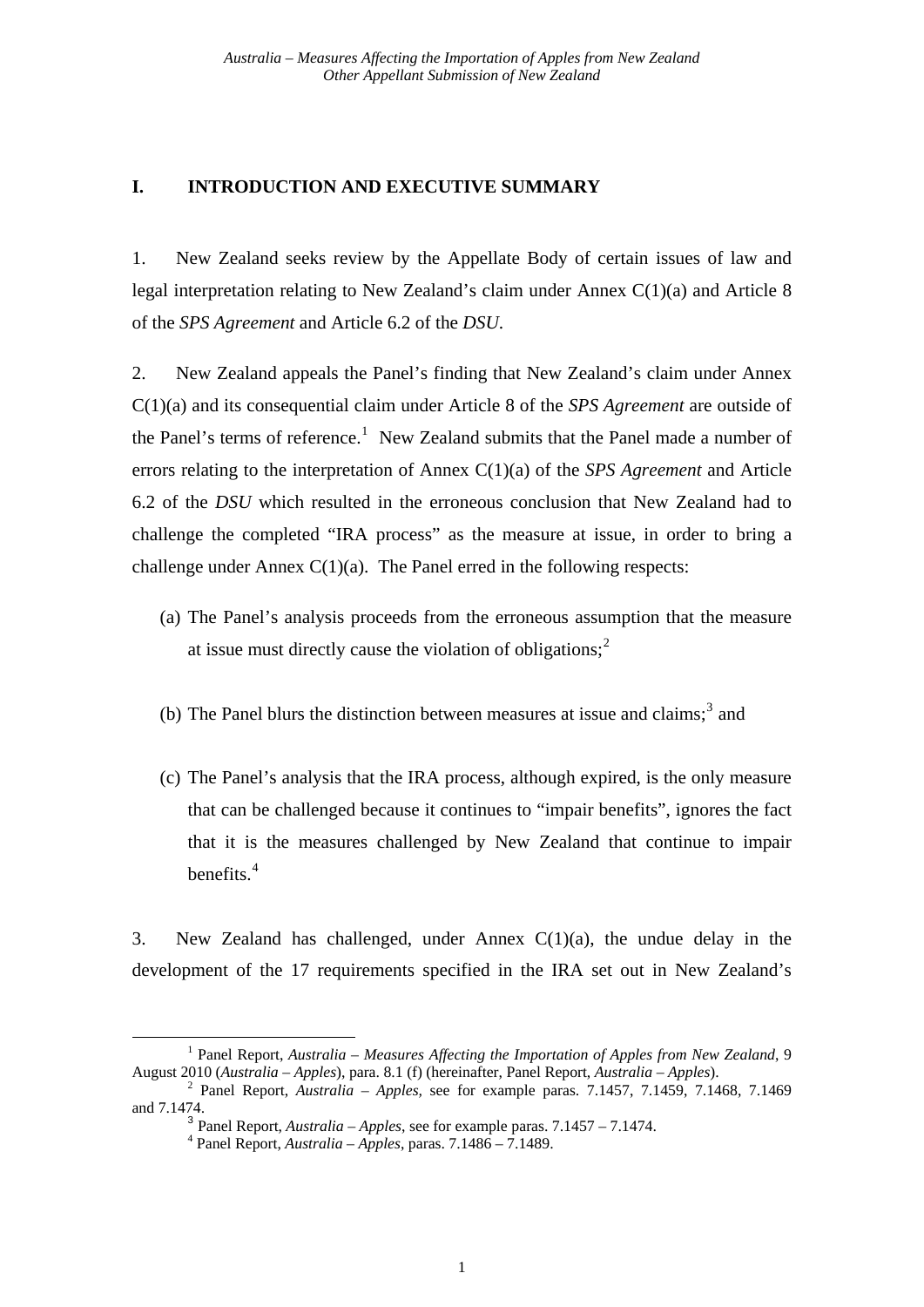<span id="page-5-0"></span>panel request.<sup>[5](#page-5-1)</sup> These are measures that exist and continue to impair benefits. New Zealand does not consider that Annex  $C(1)(a)$ , properly interpreted, precludes such a challenge, or requires that the measure at issue must necessarily be the expired IRA process. Nor does Article 6.2 of the *DSU* impose such a limitation. In ruling to the contrary, the Panel effectively sets a higher standard for panel requests as regards Annex C(1)(a) claims than it does for claims under other provisions in the *SPS Agreement.*

4. New Zealand respectfully requests that the Appellate Body reverse the relevant Panel findings and complete the analysis regarding New Zealand's undue delay claim.

# **II. THE PANEL ERRED IN FINDING THAT THE MEASURE AT ISSUE MUST BE THE "IRA PROCESS"**

#### A. THE NATURE OF THE PANEL'S FINDING

5. At the outset, New Zealand observes that the Panel's finding on this issue relates to the Panel's terms of reference under Article 6.2 of the *DSU*. Specifically, the Panel found that New Zealand's claim under Annex C(1)(a) and its consequential claim under Article 8 of the *SPS Agreement* are outside of the Panel's terms of reference in this dispute.<sup>[6](#page-5-2)</sup> The basis for this finding is that "New Zealand has not effectively identified the measure at issue in the context of its Annex  $C(1)(a)$  and Article 8 claims", and that therefore such claims do not form part of the matter covered by the Panel's terms of reference.<sup>[7](#page-5-3)</sup>

<span id="page-5-3"></span><span id="page-5-2"></span><span id="page-5-1"></span><sup>5</sup> *Australia - Apples*, Request for the Establishment of a Panel by New Zealand (WT/DS367/5), 7 December 2007.

 $6$  Panel Report, *Australia – Apples*, para. 8.1(f).

Panel Report, *Australia – Apples,* paras. 7.1477 and 7.1490.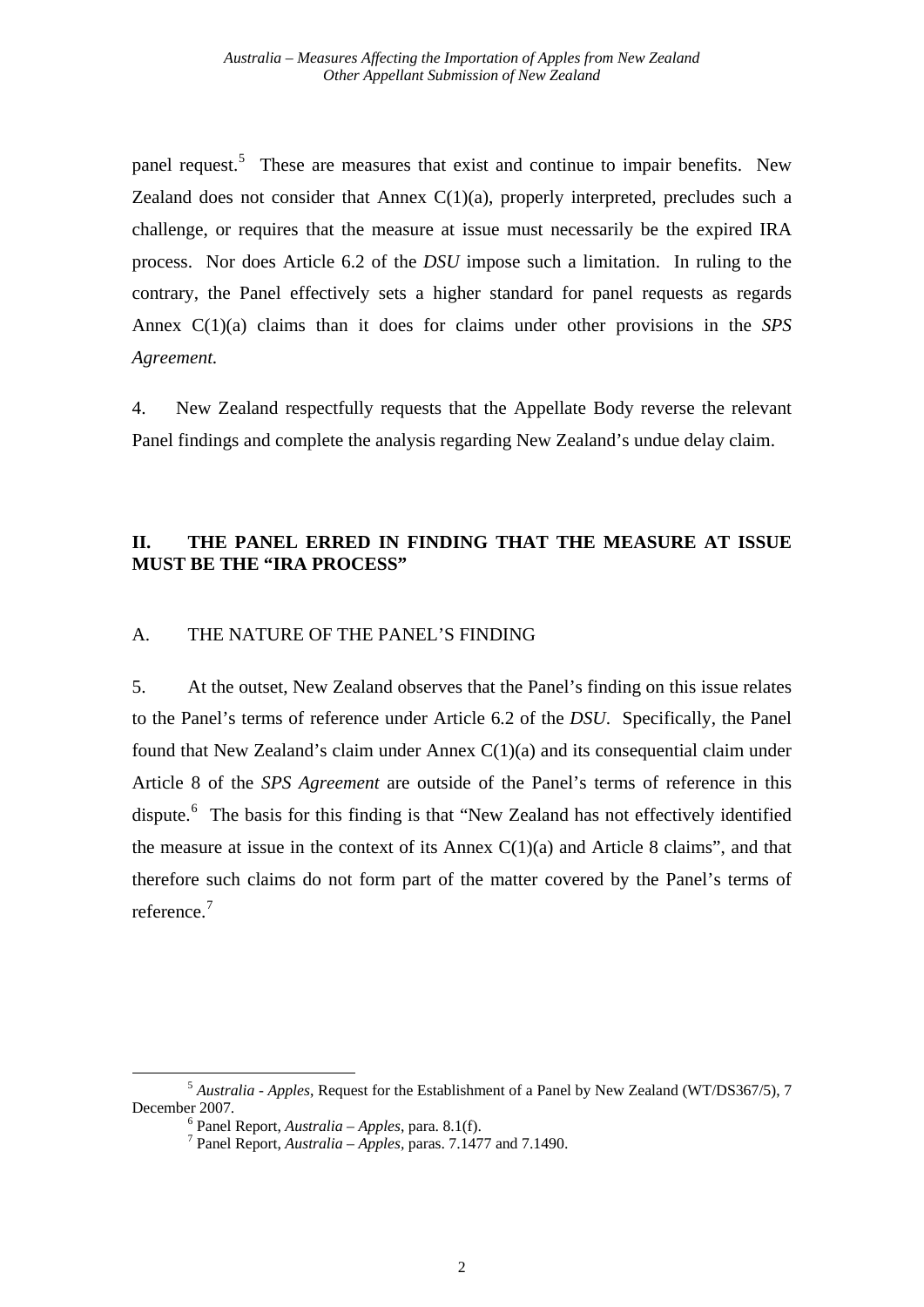6. New Zealand notes that the Panel's findings and reasoning relate to the matter of defining the Panel's terms of reference.<sup>[8](#page-6-0)</sup> The Panel has not based its decision on due process grounds, or on any actual prejudice suffered by Australia. This is not surprising, as Australia can have been in no doubt that New Zealand's claim under Annex  $C(1)(a)$  would require a defence of the eight year delay in developing the measures at issue in this dispute. In addition to being a consistent feature of exchanges between Australia and New Zealand at all levels up to and including these dispute proceedings, the unreasonableness of the delay had been highlighted and commented on by an Australian government-mandated review of its quarantine system. The review identified a small number of so-called 'legacy' IRAs, including the IRA for New Zealand apples, which have 'done much to generate international perceptions' of 'trade restrictiveness, unreasonable delays, and questionable science'[9](#page-6-1) . The review panel noted that the timeframes for these legacy IRAs were 'extraordinary compared to equally complex science-based decisions in other regulatory fields' and concluded that:

> 'While these IRAs may have involved complex scientific assessments, the [review] Panel's judgement is that the time taken *is difficult to justify*. The Panel notes that [in] other equally complex areas such as therapeutic goods and major project approvals involving environmental issues, the time taken has been much less than in the biosecurity context."<sup>[10](#page-6-2)</sup>

7. In New Zealand's view, it is inconceivable that Australia would not have known to begin preparing a defence of this eight year delay in light of New Zealand's panel request. Accordingly, the Panel was correct not to deal with this as a matter of due process.

<span id="page-6-2"></span><span id="page-6-1"></span><span id="page-6-0"></span> $\begin{array}{c|c}\n\hline\n\text{1} & \text{2} & \text{3} \\
\hline\n\text{2} & \text{3} & \text{4}\n\end{array}$  See Panel Report, *Australia – Apples,* para. 7.1443: "The first and main question in regard to New Zealand's claims under Annex  $C(1)(a)$  and Article 8 of the SPS Agreement is whether these claims, in particular the measures to which the claims relate, are within the Panel's terms of reference."<br><sup>9</sup> New Zealand's second written submission, para. 2.935. 9

 $10$  New Zealand's second written submission, para. 2.935.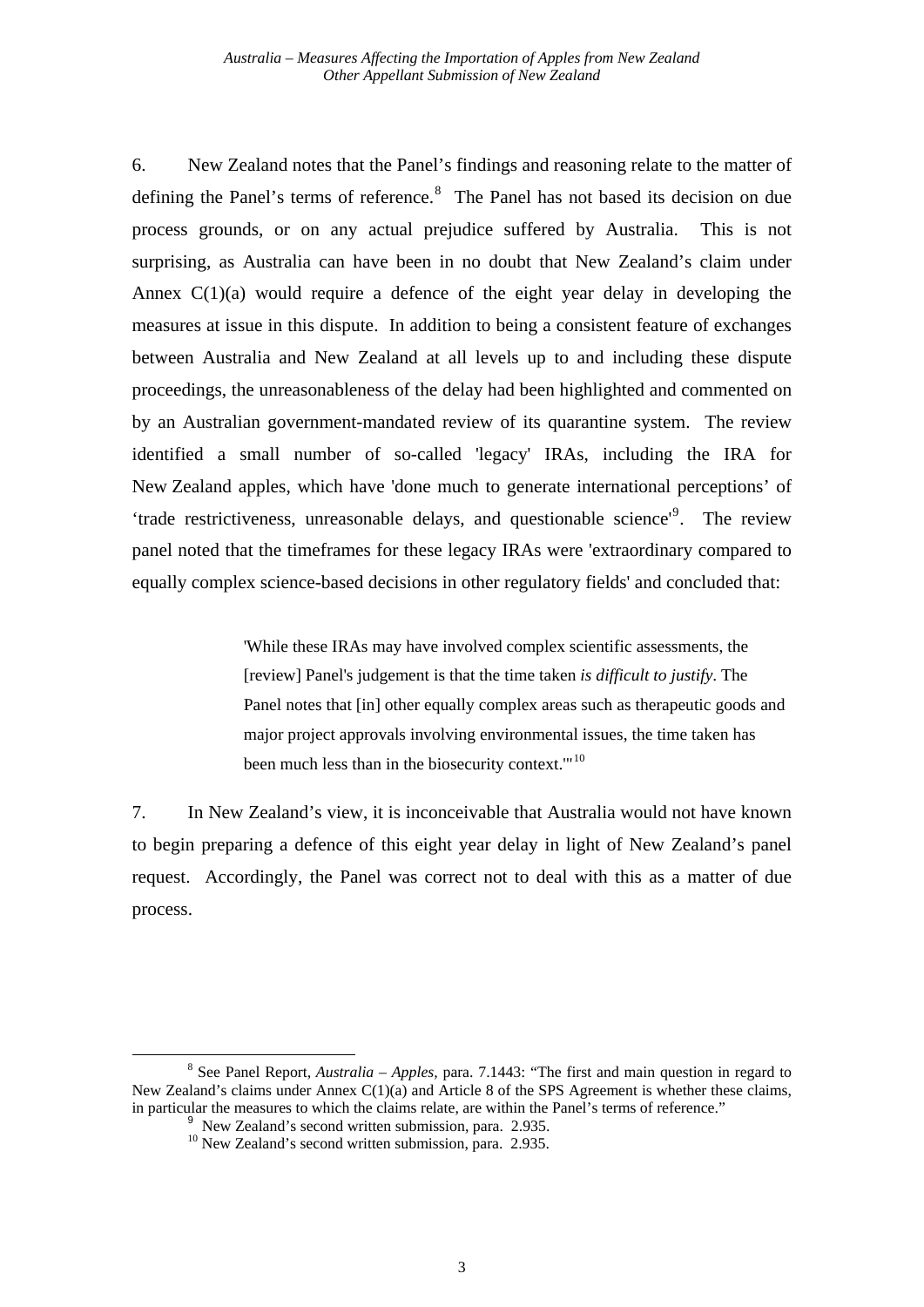### <span id="page-7-0"></span>B. THE ERRORS IN THE PANEL'S ANALYSIS

8. New Zealand submits that the Panel misinterpreted Annex C(1)(a) of the *SPS Agreement* and Article 6.2 of the *DSU* in concluding that New Zealand had to challenge the completed "IRA process", as a measure separate from the 17 measures specified in the IRA, in order to bring a challenge under Annex  $C(1)(a)$ .<sup>[11](#page-7-1)</sup> This conclusion is based on a number of errors of law and legal interpretation, as discussed below.

### **1. The Panel's analysis proceeds from the erroneous assumption that the measure at issue must directly cause the violation of obligations**

9. The Panel frames its analysis in the following way:

"As to the specific measure that New Zealand was supposed to identify in its panel request, *what* does New Zealand challenge under Annex (C)(1)(a)? *What*, according to New Zealand *causes* the violation of Annex C(1)(a)?"<sup>[12](#page-7-2)</sup>

10. The Panel's subsequent analysis focuses on determining the measure that "causes the violation"<sup>[13](#page-7-3)</sup> or "infringes the provision"<sup>[14](#page-7-4)</sup>. The Panel appears to conclude that it is the IRA process that "causes" the violation, rather than the development of the 17 measures identified by New Zealand.<sup>[15](#page-7-5)</sup>

11. New Zealand submits that the Panel has erred in framing the issue in this way. In New Zealand's view there is no requirement in the *SPS Agreement*, the *DSU* (including Article 6.2), or the other covered Agreements requiring that for every obligation, the measure at issue must necessarily directly cause the violation. For example, under Article 5.1 of the *SPS Agreement*, it is not the measure at issue that causes the breach, but rather the lack of an objectively justifiable risk assessment. Likewise, under Article X:1 of the *GATT 1994*, generally the measure at issue will not

<span id="page-7-2"></span><span id="page-7-1"></span><sup>&</sup>lt;sup>11</sup> See, for example, Panel Report, *Australia – Apples*, paras. 7.1477 and 7.1489.<br><sup>12</sup> Panel Report, *Australia – Apples*, para. 7.1459. (Emphasis added).<br><sup>13</sup> Panel Report, *Australia – Apples*, para. 7.1467.<br><sup>14</sup> Pan

<span id="page-7-3"></span>

<span id="page-7-5"></span><span id="page-7-4"></span>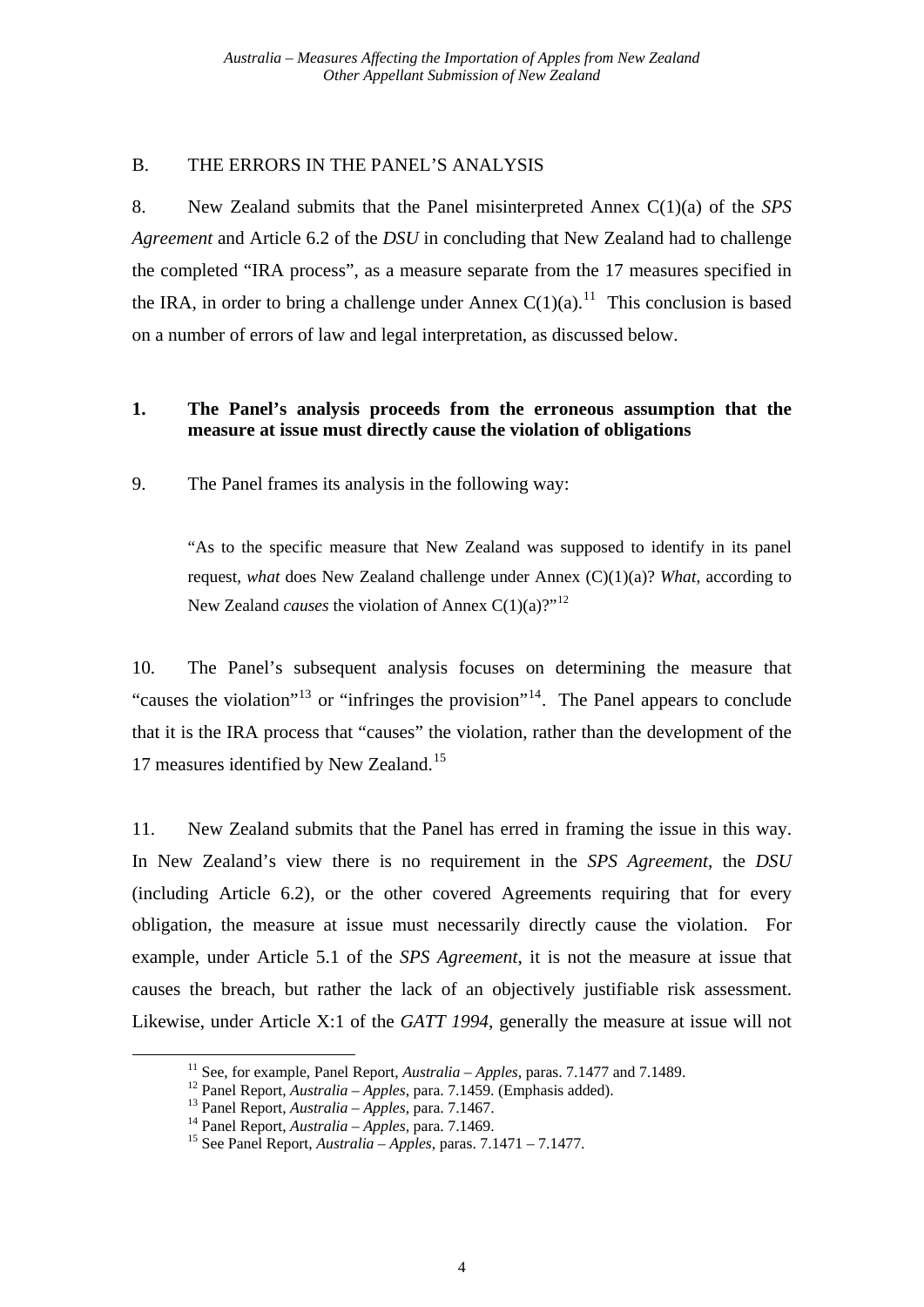be the action(s) or omission(s) that actually caused the delay in publication. In the safeguards context, the measures at issue will typically be the safeguard measures themselves, yet a number of provisions are violated by inadequacies in the underlying investigation.[16](#page-8-0) The objectives of the *DSU* are framed in terms of measures that impair benefits, rather than measures that cause a violation of the covered Agreements.<sup>[17](#page-8-1)</sup>

12. Although in *EC – Selected Customs Matters* the Appellate Body said that "the 'specific measure' to be identified in a panel request is the object of the challenge, namely the measure that is alleged to be causing the violation of an obligation contained in a covered agreement<sup>[18](#page-8-2)</sup>, New Zealand submits that the Appellate Body in that case was not establishing a universally applicable limitation on what may constitute a "measure at issue" under WTO dispute settlement. Rather, it was doing the opposite. The Appellate Body's focus was on ensuring that "measures at issue" are not limited by the obligation being challenged. The Appellate Body went on to say that "a complainant is entitled to include in its panel request an allegation of inconsistency with a covered agreement of any measure that may be submitted to WTO dispute settlement."<sup>[19](#page-8-3)</sup>

13. In New Zealand's view, the Panel erred in restricting claims under Annex  $C(1)(a)$  to situations where the measure at issue directly "causes" the violation. As will be elaborated in the next section, this resulted in the Panel blurring the distinction between the measures at issue and the obligation.

<span id="page-8-1"></span><span id="page-8-0"></span><sup>&</sup>lt;sup>16</sup> See, for example, *Agreement on Safeguards*, Articles 3 and 4.<br><sup>17</sup> See, for example, *DSU*, Article 3.3. Even assuming, however, that the Panel was correct that the measure at issue must cause the breach it is not clear to New Zealand in what sense the IRA process causes the undue delay. As New Zealand argued before the Panel, the actual causes of the delay were an intertwined political process and the acts and omissions of numerous actors within the Australian political and quarantine system that collectively resulted in an eight year delay. So, even assuming that a requirement of cause and effect is required – which it is not - the IRA process did not in fact *cause* the delay. The IRA process *was delayed* as a result of certain causes, it did not *cause* the delay. 18 Panel Report, *Australia – Apples*, para. 7.1457.

<span id="page-8-3"></span><span id="page-8-2"></span><sup>19</sup> Appellate Body Report on *EC – Selected Customs Matters*, para. 133.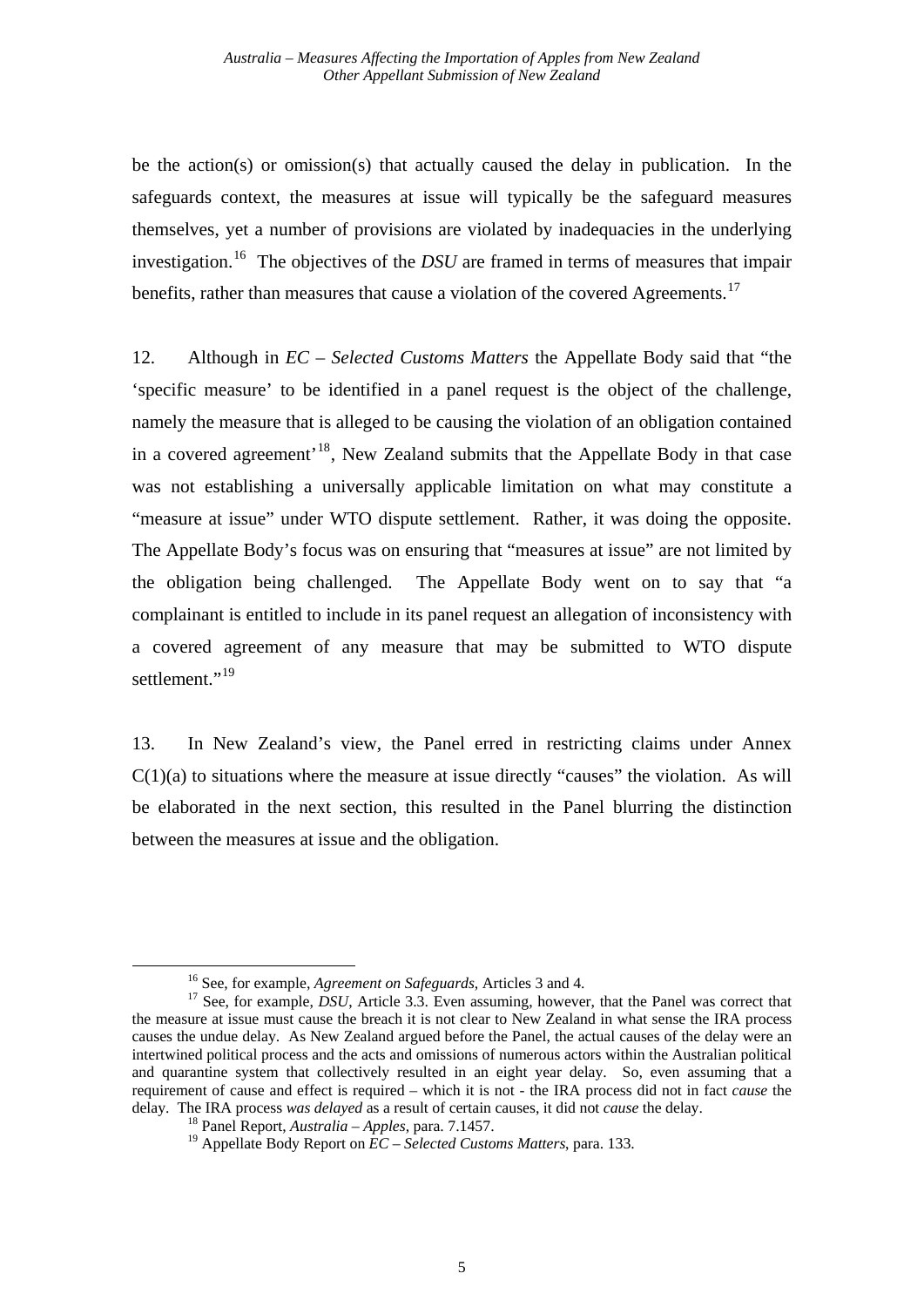#### <span id="page-9-0"></span>**2. The Panel blurs the distinction between measures at issue and claims**

14. The Panel found that the "procedure to check and ensure the fulfilment of sanitary and phytosanitary measures" referred to in the chapeau of the Annex  $C(1)(a)$ could refer to quarantine approval processes such as the IRA process. It stated that:

the "SPS measure" referenced in the language of Annex  $C(1)(a)$  may be a requirement to conduct an import risk assessment prior to allowing for the importation of goods that might pose sanitary or phytosanitary risks. In that case, the actual import risk assessment conducted for a specific good might constitute the procedure to check and ensure the fulfilment of this "SPS measure".<sup>[20](#page-9-1)</sup>

15. While New Zealand does not take issue with this statement,  $2<sup>1</sup>$  the Panel went on to find that the measure at issue must necessarily be the "procedure" referred to in the chapeau of Annex  $C(1)(a)$ . In doing so, the Panel erred.

16. New Zealand submits that the Panel has improperly limited the measure at issue by reference to the WTO obligation in question, blurring the distinction between measures at issue and claims. In *EC – Selected Customs Matters* the Appellate Body, faced with a similar issue, made the following findings:

127 We are thus called upon to determine whether the Panel erred in finding that, when a violation of Article X:3(a) of the GATT 1994 is being claimed, the "measure at issue" must necessarily be the "manner of administration" of the legal instruments of the kind described in Article X:1, and that such legal instruments cannot themselves be identified as the "measures at issue".

…

132. At the heart of the Panel's reasoning stands the proposition that the term "measure at issue" in Article 6.2 of the DSU should be interpreted in the light of the specific

<span id="page-9-2"></span><span id="page-9-1"></span><sup>&</sup>lt;sup>20</sup> Panel Report, *Australia – Apples*, para. 4.1463.<br><sup>21</sup> See, for example, New Zealand's opening oral statement at the first substantive meeting of the Panel, para. 128; New Zealand's reply to Panel question 146 after the first substantive meeting, paras. 299 – 306; and New Zealand's second written submission, para. 2.930.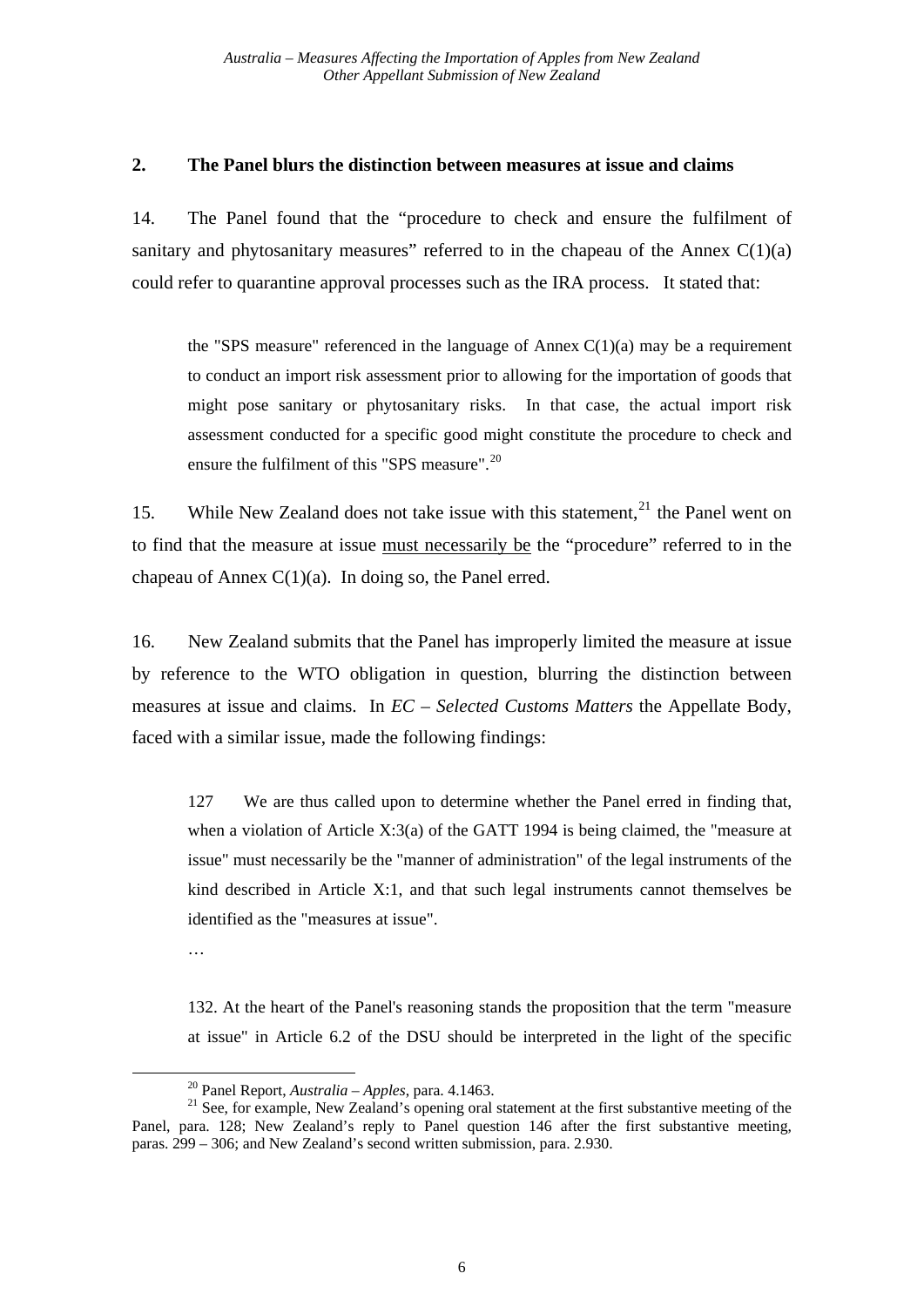WTO obligation that is raised in a particular claim. This reasoning appears to us to be flawed. The Panel's proposition would introduce uncertainty because the identification of the measure would vary depending on the substance of the legal provision invoked by a complainant and the interpretation that a panel might give to that provision. As we noted above, Article 6.2 of the DSU sets out "two distinct requirements" applicable to requests for the establishment of a panel: "identification of *the specific measures at issue*, and the provision of a *brief summary of the legal basis of the complaint* (or the *claims*)" sufficient to present the problem clearly. These two requirements are conceptually different and they should not be confused. In finding that the term "measures at issue" in Article 6.2 should be interpreted in the light of the specific WTO obligation that is alleged to be violated, the Panel blurred the distinction between *measures* and *claims*.

133. In our view, a complainant is entitled to include in its panel request an allegation of inconsistency with a covered agreement of any measure that may be submitted to WTO dispute settlement. In *US – Corrosion-Resistant Steel Sunset Review*, the Appellate Body provided guidance on the types of measures that may be the subject of dispute settlement. Relying on, *inter alia*, Article 3.3 of the DSU, which refers to "situations in which a Member considers that any benefits accruing to it directly or indirectly under the covered agreements are being impaired by *measures taken by another Member*", the Appellate Body stated that "[i]n principle, any act or omission attributable to a WTO Member can be a measure of that Member for purposes of dispute settlement proceedings." As long as the specificity requirements of Article 6.2 are met, we see no reason why a Member should be precluded from setting out in a panel request "any act or omission" attributable to another Member as the measure at issue.<sup>[22](#page-10-0)</sup>

17. According to the Panel in *Australia – Apples,* and contrary to this Appellate Body jurisprudence, with respect to its Annex  $C(1)(a)$  claim, New Zealand was not entitled to identify the 17 SPS requirements contained in the IRA as the measures at issue.<sup>[23](#page-10-1)</sup> Instead, the Panel has found that the measure at issue must be the approval

<span id="page-10-0"></span>22 Appellate Body Report on *EC – Selected Customs Matters*, paras. 127 – 133 (footnotes omitted).<br><sup>23</sup> Australia does not contest that these measures qualify as acts or omissions attributable to

<span id="page-10-1"></span>Australia which may be submitted to WTO dispute settlement.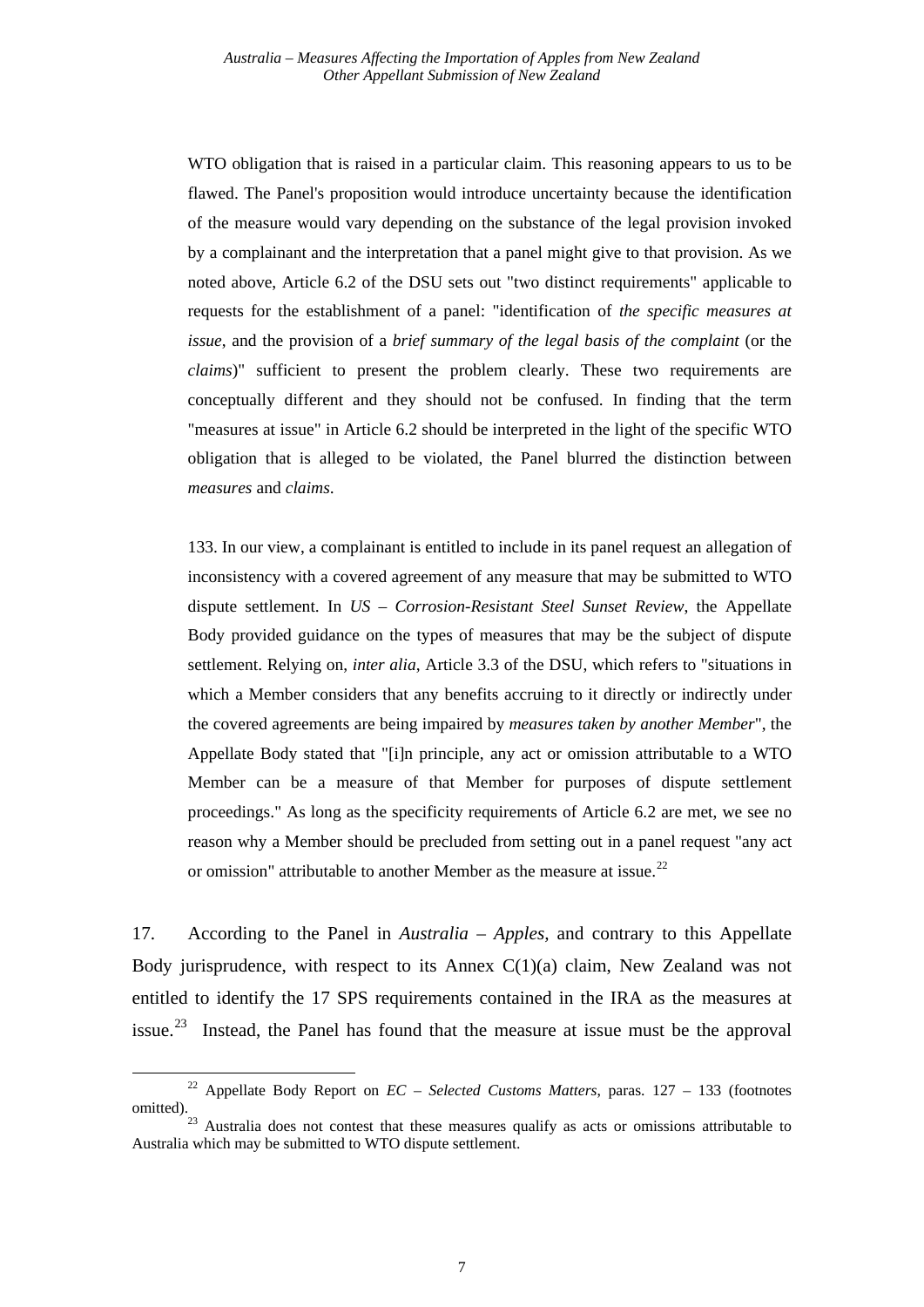<span id="page-11-0"></span>procedures referred to in the chapeau of Annex  $C(1)(a)$ . In doing so, the Panel has interpreted the phrase "measures at issue" in *DSU* Article 6.2 in light of the specific obligation being challenged. As the Appellate Body concluded in *EC – Selected Customs Matters,* under *GATT 1994* Article X:3, although the obligation relates to the "manner of administration" that does not mean that the manner of administration must be the measure at issue. In the same way, under Annex  $C(1)(a)$ , although the obligation applies to approval procedures, these approval procedures do not necessarily have to be identified as the measure at issue. New Zealand considers that the Panel, by restricting the measure at issue under Annex  $C(1)(a)$  to the "procedure to check and ensure the fulfilment of sanitary and phytosanitary measures" (in this case, the IRA process), has blurred the measures at issue with the claim.

18. In this regard the Panel's finding is at odds with the finding of the Panel in *EC – Approval and Marketing of Biotech Products*. In that case the measure at issue was the *de facto* moratorium and expressly not the procedures referred to in the chapeau.<sup>[24](#page-11-1)</sup> New Zealand considers that this inconsistency highlights the problem of taking a restrictive approach to the question of what may be considered "measures at issue" under Article 6.2 of the *DSU*, especially in light of the various circumstances that might give rise to a challenge under Annex C(1)(a).

# **3. The Panel's analysis that the IRA process, although expired, is the only measure that can be challenged because it continues to "impair benefits", ignores the fact that it is the measures challenged by New Zealand that continue to impair benefits**

19. The Panel's conclusion that only the IRA process can be challenged under Annex  $C(1)(a)$  is "predicated"<sup>[25](#page-11-2)</sup> on its further view that the IRA process could be challenged "even though that process had already been completed by the time the Panel

<span id="page-11-2"></span><span id="page-11-1"></span><sup>&</sup>lt;sup>24</sup> See New Zealand's reply to Panel question 146 after the first substantive meeting of the Panel. para. 299; and the Panel Report on *EC – Approval and Marketing of Biotech Products*, paras. 7.1491 and

<sup>7.1492. 25</sup> Panel Report, *Australia – Apples*, para. 7.1478.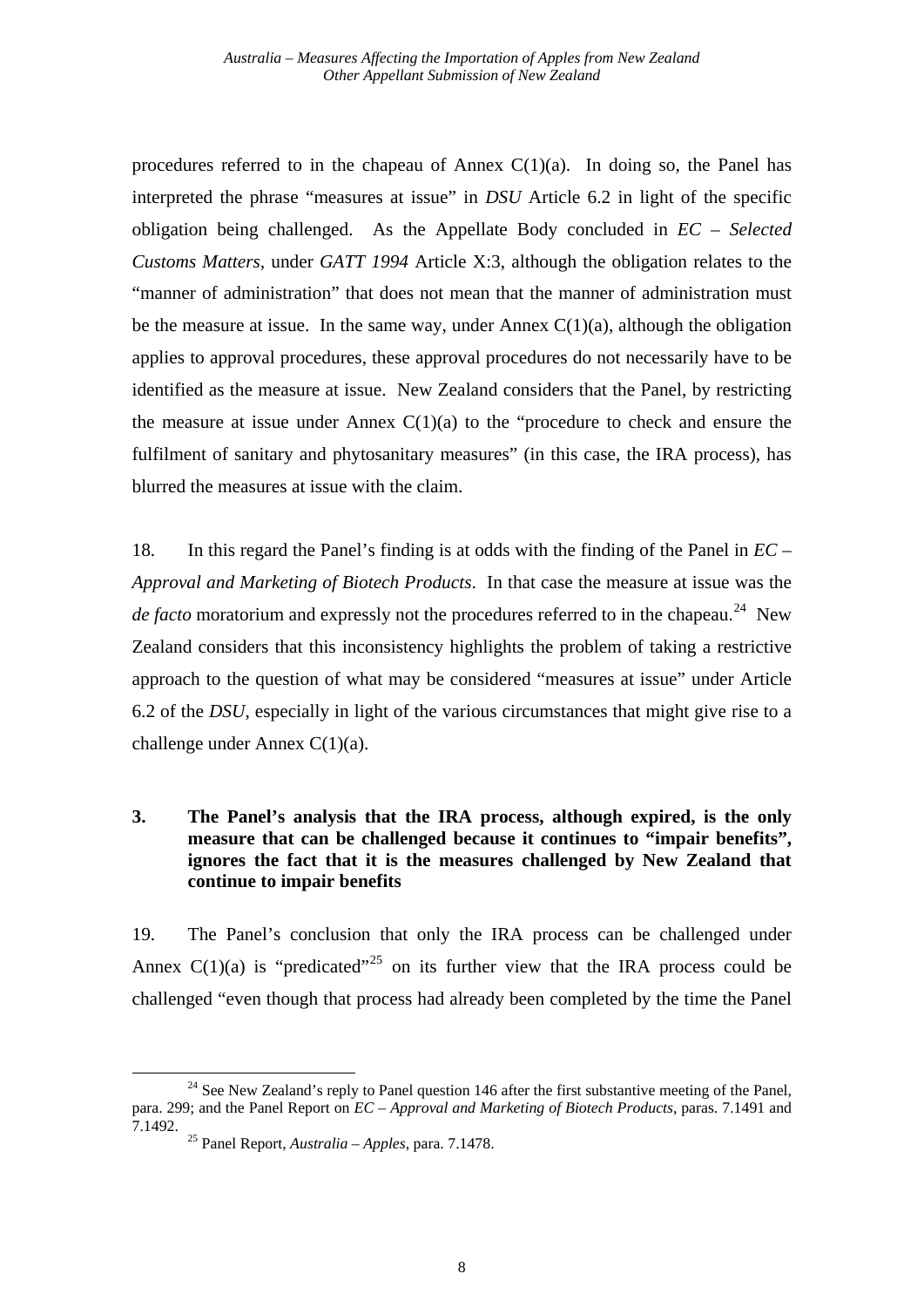was established".<sup>[26](#page-12-0)</sup> The Panel recognises the general rule that "measures included in a panel's terms of reference must be measures that are in existence at the time of the establishment of the panel".<sup>[27](#page-12-1)</sup> However, it finds support for the view that the expired IRA process can be challenged in this case on the basis that the IRA process continues to "affect the operation" of a covered Agreement, and more specifically is a measure "whose effects are alleged to be impairing the benefits accruing to the requesting Member under a covered agreement."<sup>[28](#page-12-2)</sup>

20. In further explaining how the IRA process continues to impair benefits, the Panel states the following:

Using the same logic, an alleged undue delay in a completed approval process that might continue to impair benefits accruing to the complainant under Annex  $C(1)(a)$  of the SPS Agreement should not be excluded from WTO dispute settlement merely because the process has been completed. This is particularly the case when the complainant was prevented from exporting the goods subject to the approval process during that time, and the complainant *continues to feel jeopardized* from starting its exports *in the light of the SPS requirements resulting from the approval process.*[29](#page-12-3)

21. But rather than support the position that the Panel ultimately takes, this statement neatly encapsulates why New Zealand challenged the 17 measures contained in the IRA rather than the expired "IRA process". As the Panel notes, the continuing impairment of benefits arises not from the expired IRA process, but from the "SPS requirements resulting from the approval process". That is precisely the reason that New Zealand made those measures the subject of its challenge. How does the IRA

<span id="page-12-2"></span><span id="page-12-1"></span><span id="page-12-0"></span><sup>&</sup>lt;sup>26</sup> Panel Report, *Australia – Apples*, para. 7.1489.<br><sup>27</sup> Panel Report, *Australia – Apples*, para. 7.1488.<br><sup>28</sup> Panel Report, *Australia – Apples*, para. 7.1485 and 7.1486. The Panel also supports its reasoning by reference to the word "complete" in Annex C(1)(a). New Zealand agrees with the Panel that "[c]ommon sense dictates that the completion of an approval process shall be open to challenge under WTO dispute settlement after the completion has taken place." (para. 7.1482). It does not follow, however, that the IRA process must therefore be the measure at issue. As New Zealand argues, where SPS measures have been developed and adopted in the context of an unduly delayed approval process, such measures can be the basis of a challenge of that undue delay, particularly where the IRA process has expired and the measures developed continue to impair benefits.

<span id="page-12-3"></span><sup>29</sup> Panel Report, *Australia – Apples*, para. 7.1486. (Emphasis added).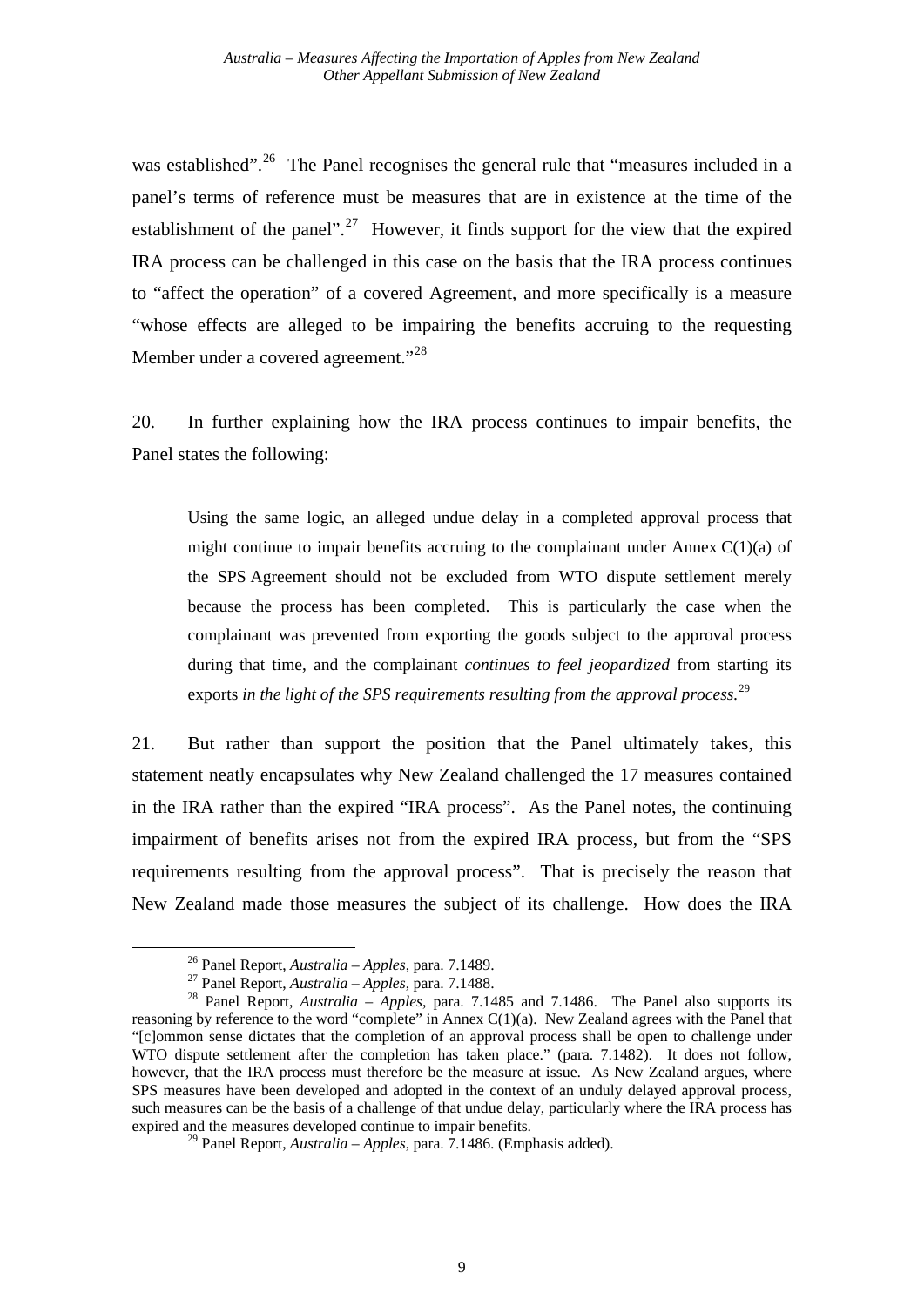<span id="page-13-0"></span>process continue to impair benefits if not through the SPS measures that resulted from it? The SPS measures are inextricably linked to the process by which they were developed; they were not developed without undue delay, and they continue to impair benefits. In these circumstances, New Zealand submits that they are an appropriate target of challenge under Annex  $C(1)(a)$ .

22. The Panel has implicitly recognised as much in the passage quoted above. Unfortunately, the Panel did not follow this reasoning through to its logical conclusion, namely that the measures that are actually continuing to impair benefits can be the measures at issue. Instead, the Panel ruled that the *only* way to challenge an unduly delayed but completed approvals process is through an expired measure at issue. For the reasons noted above, the Panel has not substantiated why Annex  $C(1)(a)$  should be interpreted in such a restrictive manner.

# **4. The Panel's conclusion that the approval process is the** *only* **measure that can be challenged goes too far**

23. In New Zealand's view, the Panel was incorrect to consider that the *only* measure that could be challenged in the circumstances of this case was the expired IRA process. As argued before the Panel, New Zealand considers that Annex C(1)(a) of the *SPS Agreement* is, among other things, an obligation to develop SPS measures without undue delay.<sup>[30](#page-13-1)</sup> Where SPS measures have been developed and adopted in the context of an unduly delayed approval process, such measures can be the basis of a challenge of that undue delay. These are the measures that are in existence, and these are the measures that continue to impair benefits.

24. However, this does not mean that this is the only way to challenge an unduly delayed approval process. For example, where an approval process is ongoing, New Zealand considers that the approval process itself, or the acts or omissions leading to

<span id="page-13-1"></span> $30$  See, for example, New Zealand's opening oral statement at the first substantive meeting of the Panel, para. 130; New Zealand's reply to Panel question 143 after the first substantive meeting with the Panel, para. 298.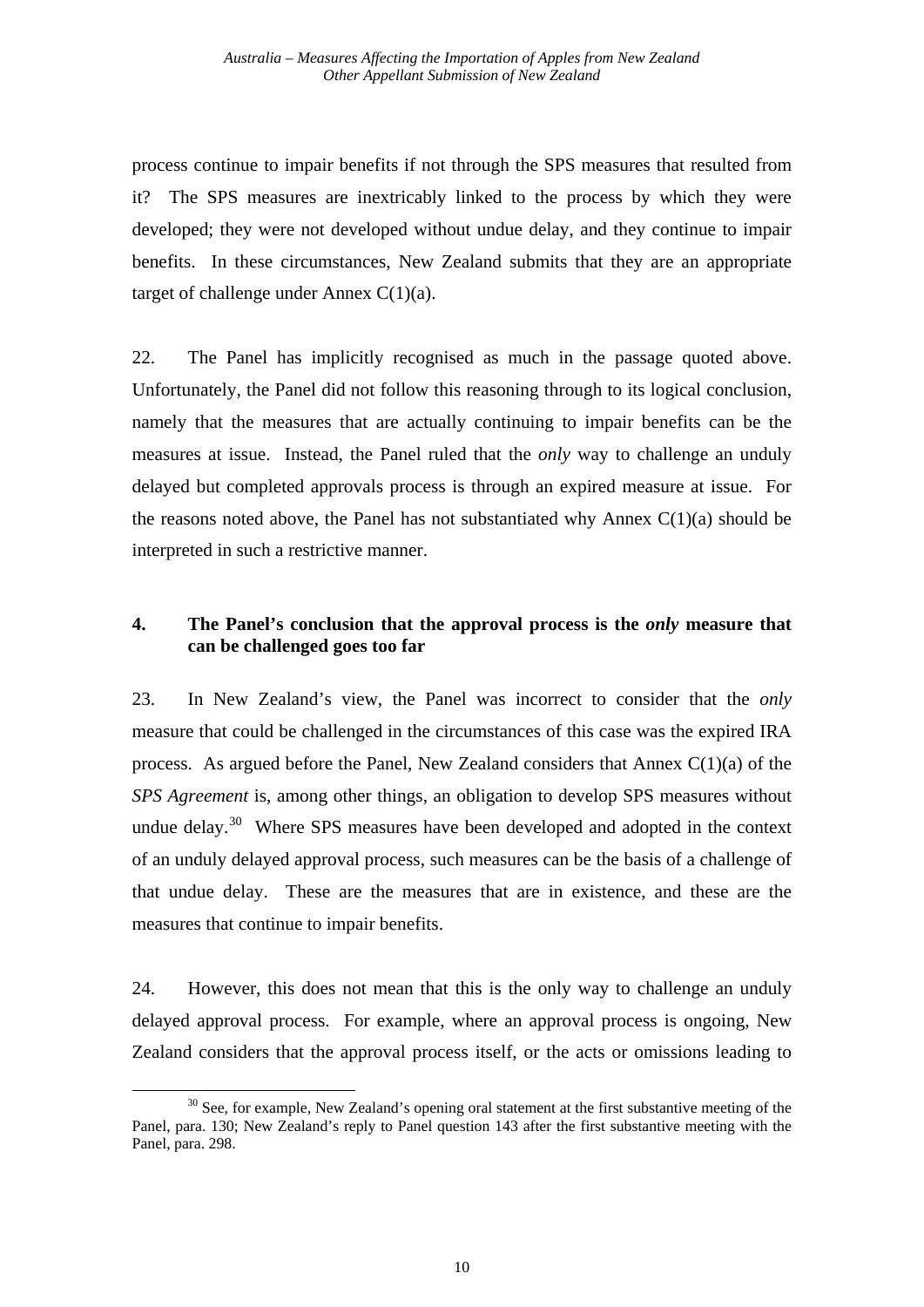<span id="page-14-0"></span>such delays, could be challenged as the measures at issue. In this respect, New Zealand agrees with the Panel that it would be inappropriate to prevent a claim being brought to WTO dispute settlement merely because the risk assessment process is ongoing.<sup>[31](#page-14-1)</sup>

25. Similarly, New Zealand also agrees with the Panel that it may be possible to characterise the substantive SPS measures that are developed as part of an approval process, and the approval process itself, as separate SPS measures.<sup>[32](#page-14-2)</sup> However, in New Zealand's view it does not follow from this that *only* the approval process can be challenged under Annex  $C(1)(a)$ , even when it has expired.

26. Finally, New Zealand notes that one consequence of the Panel's ruling is the creation of a dual standard under Article 6.2 of the *DSU*. With respect to New Zealand's claims under Articles 2.2, 5.1, 5.2, 5.5 and 5.6 it was sufficient to identify the measures at issue and the specific obligation breached, yet according to the Panel, for a claim under Article 8 and Annex  $C(1)(a)$  something more is required. The Panel has not adequately justified this difference in treatment.

## **III. COMPLETING THE ANALYSIS**

27. In light of the errors of law and legal interpretation outlined above, New Zealand considers that the Panel's finding that New Zealand did not identify the measure at issue in its panel request should be reversed.<sup>[33](#page-14-3)</sup> New Zealand further requests the Appellate Body to complete the analysis of New Zealand's undue delay claim.

28. The panel in *EC – Approval and Marketing of Biotech Products* found that a delay would be "undue" if the time taken to complete an approval procedure "exceeds the time that is reasonably needed to check and ensure the fulfilment of its relevant SPS

<span id="page-14-3"></span><span id="page-14-2"></span><span id="page-14-1"></span><sup>&</sup>lt;sup>31</sup> Panel Report, *Australia – Apples*, para. 7.1472.<br><sup>32</sup> Panel Report, *Australia – Apples*, para. 7.1463.<br><sup>33</sup> The Appellate Body has completed the analysis in a number of previous cases in which there were sufficient factual findings or undisputed facts on the record to do so. See, for example, Appellate Body Report on *Canada – Periodicals,* para.24; Appellate Body Report on *EC – Hormones*, para. 222; Appellate Body Report on *Australia – Salmon*, para. 118.